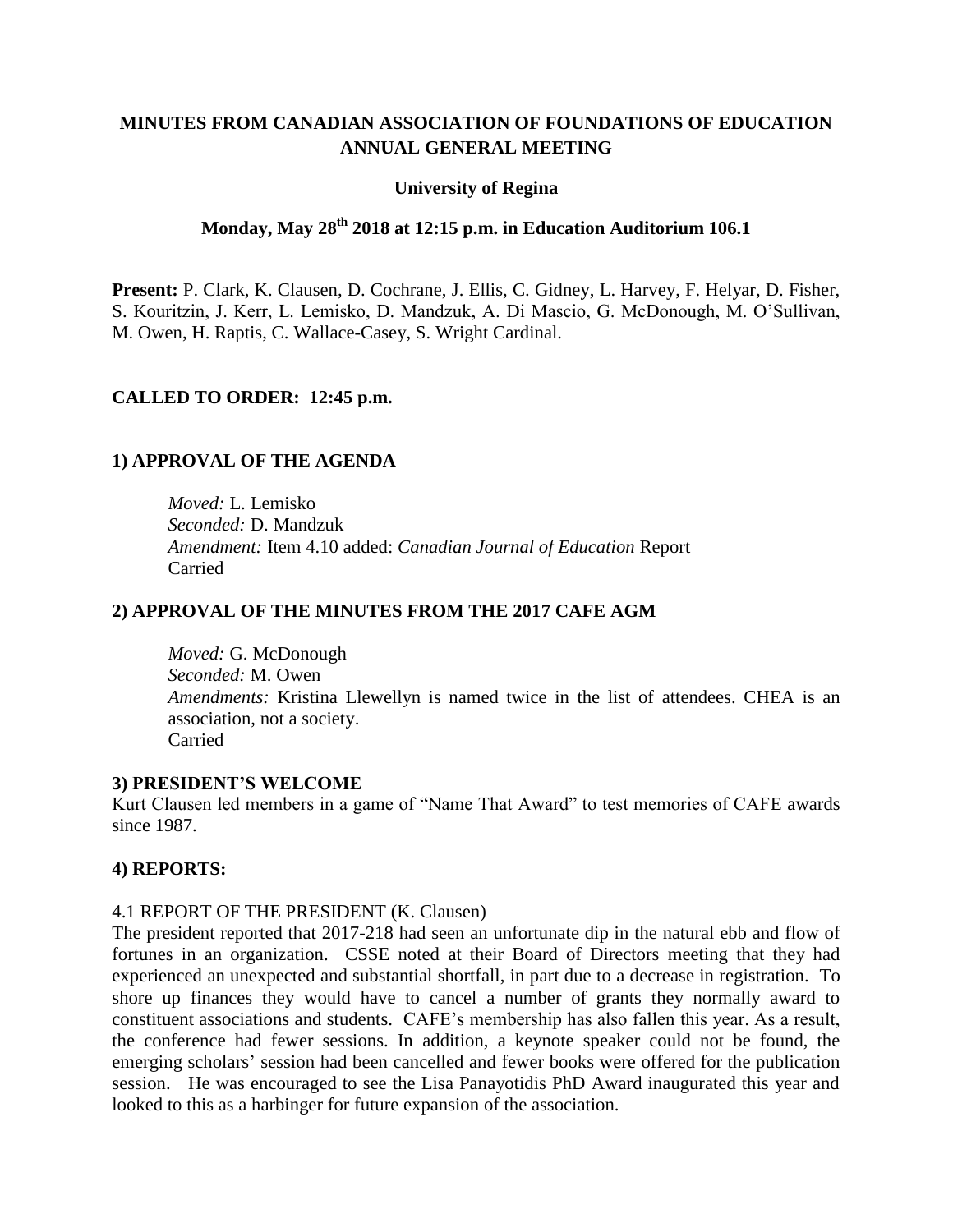# 4.2 REPORT OF THE SECRETARY-TREASURER (F. Helyar)

See submitted report. Highlights of the financial report: since the 2017 report, two years worth of CSSE transfers to SIGS have been processed, totalling \$1,173. As of December 31, 2017, the CAFE bank balance was \$7,012.52.

# 4.3 REPORT OF THE 1st VICE PRESIDENT (AWARDS) (S. Van Nuland)

This year, the following Awards were given:

- *Distinguished Service Award:* Dr. Sandra Bruneau
- *E. Lisa Panayotidis Dissertation Award:* Dr. Sarah Wright Cardinal for her dissertation, "Beyond the Sixties Scoop: Reclaiming Indigenous Identity, Reconnection to Place, and Reframing Understandings of Being Indigenous" (University of Victoria, Helen Raptis, supervisor)
- *Masters' Thesis Awards*
	- o Bridgette Atkins, "Exploring Young Children's Ideas About Wearable Technology: A Case Study" (University of Ontario Institute of Technology; Shirley Van Nuland & Isabel Pederson, supervisors)
	- o Andrew Morrison, "Akunninanniq: Inuit Perspectives of Success and the Role of Inuit Cultural Knowledge" (University of Saskatchewan; Marie Battiste, supervisor)
	- o Nicole Redmond, "An Exploration of Teacher and Student Perceptions of Classroom Assessment" (Brock University; Susan Drake, Supervisor)
- *Publication Award for Multi-Authored Books:* Dr. Awad Ibrahim and Dr. Ali A. Abdi (Eds.), The Education of African Canadian Children: Critical Perspectives. Montreal & Kingston: McGill-Queens' University Press.
- *Advising and Mentoring Award*: Dr. Gerald Walton

# 4.4 REPORT OF THE 2nd VICE PRESIDENT (PROGRAM) (H. Raptis)

See submitted report. Helen thanked the committee of five who comprised the Programming committee: Alison Molina, Kurt Clausen, Mario di Paolantonio, Lynn Lemisko and herself.

# 4.5 REPORT OF THE CANADIAN JOURNAL OF EDUCATION REPRESENTATIVE

(M. Forrest)

See submitted report.

# 4.6 REPORT OF PRESIDENT, CANADIAN PHILOSOPHY OF EDUCATION SOCIETY (C. Ruitenberg)

In the president's absence, the secretary-treasurer Graham McDonough gave an oral report of the various activities and progress of the SIG during 2017-18.

# 4.7 REPORT OF PRESIDENT, CANADIAN HISTORY OF EDUCATION ASSOCIATION (C. Gidney)

The president gave an oral (and short written) report of the various activities and progress of the SIG in the past year, and made mention of the upcoming conference in Fredericton, NB in October.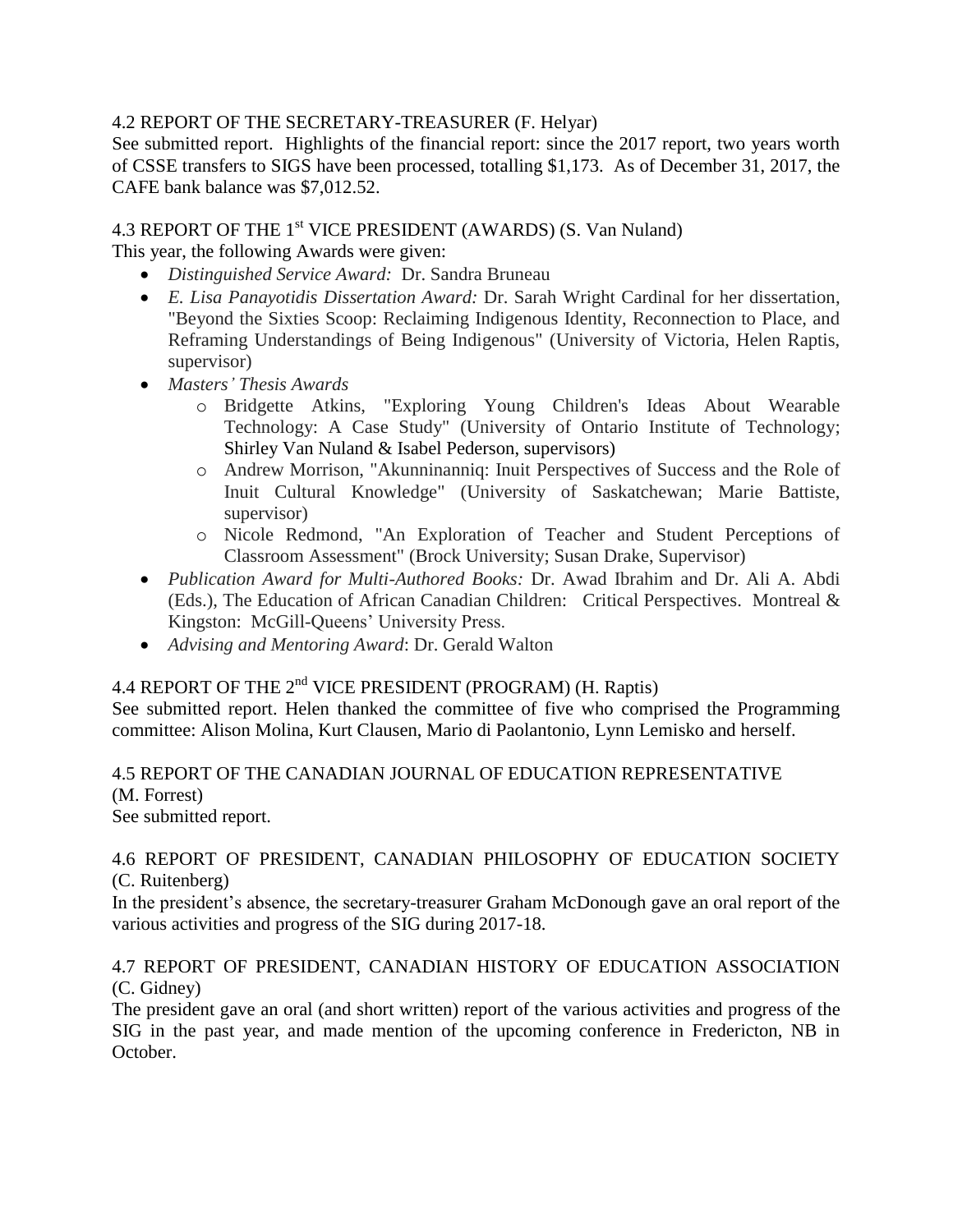#### 4.8 REPORT OF PRESIDENT, SOCINET (D. Mandzuk)

The president gave an oral report of the activities of the SIG during the past year, and commented on the poor showing at their AGM this year.

4.9 REPORT OF THE CAFE EMERGING SCHOLARS COMMITTEE (N. Grant, K. Dubinsky and P. Rogers) See submitted report. Committee members were unable to attend the conference this year.

#### 4.10 REPORT OF THE CJE EDITORIAL ADVISORY BOARD (J. Kerr)

A publication highlight was Stephanie Anderson's article, "The Stories Nations Tell: Sites of Pedagogy, Historical Consciousness, and National Narratives." The journal is looking for more submissions.

# **5) MOTIONS**

### 5.1 CREATING A NOMINATING COMMITTEE

*Motion 1:* That a committee, chaired by the Past-President, be created to facilitate the nomination and recruitment of open CAFE positions to the Executive for each Annual General Meeting.

*Moved:* L. Lemisko

Seconded: M. O'Sullivan

*Discussion:* It was explained that in the past little nominating had been done, leading to a tense AGM if no one stepped forward. The intention of this motion is to routinize nominations, to plan in advance for succession. Carried.

# 5.2 RE-DEFINING THE  $2^{nd}$  VICE PRESIDENT POSITION

*Motion 2:* That the  $2<sup>nd</sup>$  Vice President (Conference Program Coordinator) may be recruited from the membership at large.

*Motion 3:* That the 2<sup>nd</sup> Vice President (Conference Program Coordinator) position's tenure shall be for 2 years.

*Moved:* J. Kerr

*Seconded:* L. Lemisko

*Discussion:* These two motions were combined as an omnibus. Most other (if not all) associations within CSSE have done this already. This is due to the fact that organizing meetings for the conference each year are now held virtually and site visits prior to the conference are rare these days. The program coordinator does not need to be located in the conference city. It is helpful to have a knowledgeable person on the job, and a twoyear term would create continuity. Helen Raptis suggested a friendly amendment to change "shall" in Motion 3 to "may." Carried.